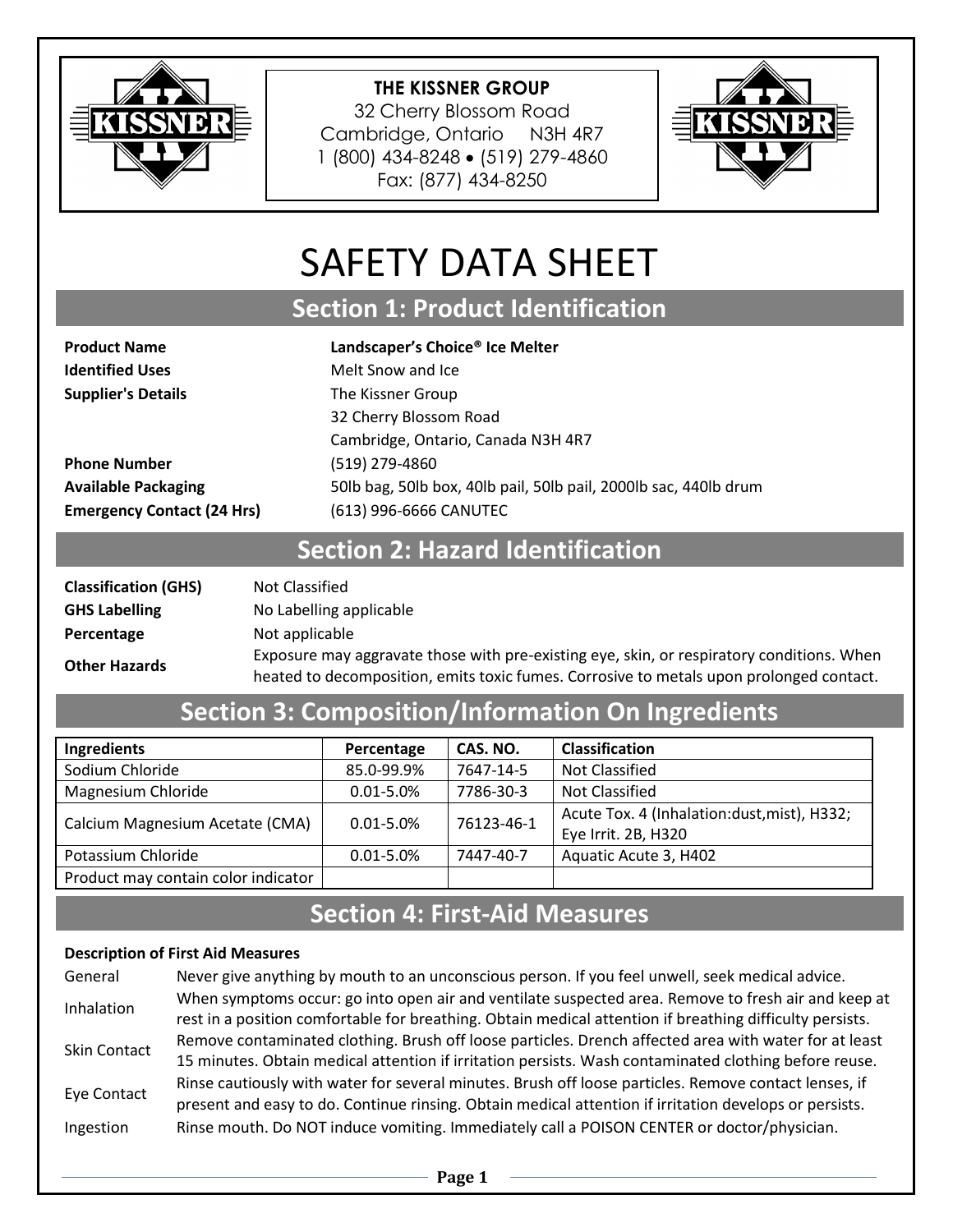

32 Cherry Blossom Road Cambridge, Ontario N3H 4R7 1 (800) 434-8248 (519) 279-4860 Fax: (877) 434-8250



#### **Most Important Symptoms and Effects Both Acute and Delayed**

| General                 | Dust may cause mechanical irritation to eyes, nose, throat, and lungs                                  |
|-------------------------|--------------------------------------------------------------------------------------------------------|
| Inhalation              | Prolonged contact with large amounts of dust may cause mechanical irritation.                          |
| <b>Skin Contact</b>     | Skin contact with large amounts of dust may cause mechanical irritation.                               |
| Eye Contact             | Contact may cause irritation due to mechanical abrasion                                                |
| Ingestion               | Ingestion is not likely to be harmful or have adverse effects                                          |
| Other                   | Contact with large amount of dust may cause mechanical irritation to eyes, nose, throat, and<br>lungs. |
| <b>Chronic Symptoms</b> | Not available                                                                                          |

# **Section 5: Fire-Fighting Measures**

| <b>Suitable Extinguishing Media:</b>   | Use extinguishing media appropriate for surrounding fire.                      |
|----------------------------------------|--------------------------------------------------------------------------------|
| <b>Unsuitable Extinguishing Media:</b> | Do not use a heavy water stream. Use of heavy stream of water may spread fire. |
| <b>Fire Hazard:</b>                    | Not considered flammable but may burn at high temperatures.                    |
| <b>Explosion Hazard:</b>               | Product is not explosive.                                                      |
| <b>Reactivity:</b>                     | When heated to decomposition, emits toxic fumes. Toxic Gas.                    |
| <b>Hazardous Combustion Products:</b>  | Toxic fumes are released. Hydrogen chloride. Sodium oxides. Chlorine.          |
| <b>Other Information:</b>              | Do not allow run-off from firefighting to enter drains or water courses.       |

# **Section 6: Accidental Release Measures**

| <b>Personal Precautions</b>      | Avoid breathing (dust). Avoid all contact with skin, eyes, or clothing.                                                                                           |
|----------------------------------|-------------------------------------------------------------------------------------------------------------------------------------------------------------------|
| <b>Protective Equipment:</b>     | Use appropriate personal protection equipment (PPE).                                                                                                              |
| <b>Environmental Precautions</b> | Prevent entry to sewers and public waters. Avoid release to the environment.                                                                                      |
| <b>Methods for Cleaning Up</b>   | Clear up spills immediately and dispose of waste safely. Recover the product by<br>vacuuming, shoveling or sweeping. Contact competent authorities after a spill. |

# **Section 7: Handling And Storage**

#### **Precautions for Safe Handling**

|                           | When heated to decomposition, emits toxic fumes. Contact with water causes an                                                                                                                                                                                                                                         |
|---------------------------|-----------------------------------------------------------------------------------------------------------------------------------------------------------------------------------------------------------------------------------------------------------------------------------------------------------------------|
| <b>Additional Hazards</b> | exothermic heat reaction, which may cause significant temperature rise. Corrosive to                                                                                                                                                                                                                                  |
| <b>When Processed</b>     | metals upon prolonged contact. May release hydrogen gas on prolonged contact with<br>certain metals.                                                                                                                                                                                                                  |
| <b>Hygiene Measures</b>   | Handle in accordance with good industrial hygiene and safety procedures. Wash hands and<br>other exposed areas with mild soap and water before eating, drinking, or smoking and<br>again when leaving work. Do not eat, drink or smoke when using this product. Wash hands<br>and forearms thoroughly after handling. |
|                           | <b>Conditions for Safe Storage, Including Any Incompatibilities</b>                                                                                                                                                                                                                                                   |

**Page 2**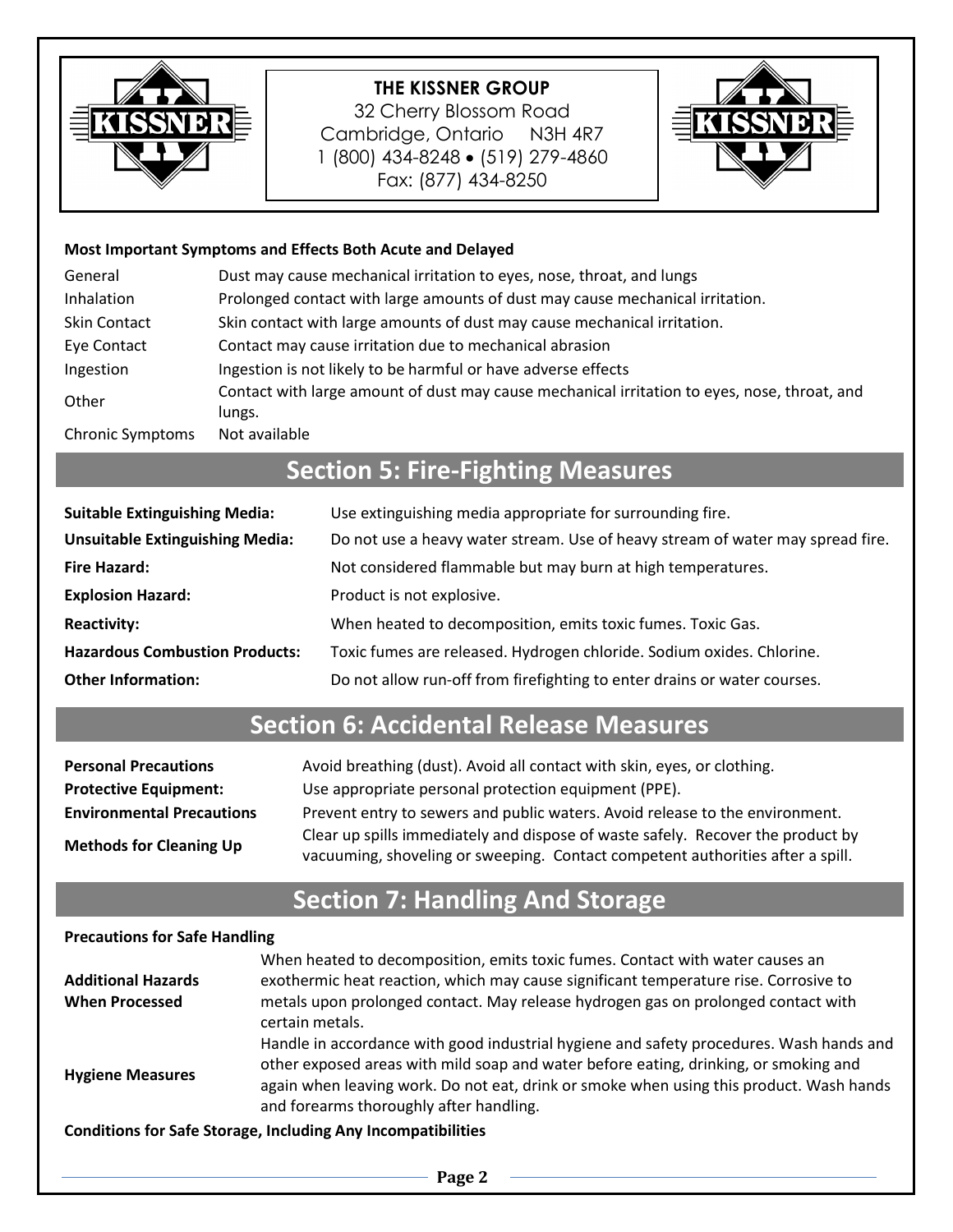

32 Cherry Blossom Road Cambridge, Ontario N3H 4R7 1 (800) 434-8248 • (519) 279-4860 Fax: (877) 434-8250



| Comply with applicable regulations<br>Store in a dry, cool and well-ventilated place. Keep container closed when not in use.<br>Keep/Store away from extremely high or low temperatures, direct sunlight, heat, ignition<br>sources, and incompatible materials.<br>Strong acids. Strong bases. Strong oxidizers.                                            |  |  |
|--------------------------------------------------------------------------------------------------------------------------------------------------------------------------------------------------------------------------------------------------------------------------------------------------------------------------------------------------------------|--|--|
| <b>Section 8: Exposure Controls/Personal Protection</b>                                                                                                                                                                                                                                                                                                      |  |  |
| No Occupational Exposure Limits (OELs) have been established for this product or its<br>chemical components.<br>Emergency eye wash fountains and safety showers should be available in the immediate<br>vicinity of any potential exposure. Ensure all national/local regulations are observed.<br>Ensure adequate ventilation, especially in confined areas |  |  |
| Protective goggles. Protective clothing. Insufficient ventilation: wear respiratory<br>protection. Gloves.                                                                                                                                                                                                                                                   |  |  |
|                                                                                                                                                                                                                                                                                                                                                              |  |  |

| <b>Materials for Protective</b><br>Clothing: | Chemically resistant materials and fabrics.                                                                                          |
|----------------------------------------------|--------------------------------------------------------------------------------------------------------------------------------------|
| <b>Hand Protection:</b>                      | Wear chemically resistant protective gloves.                                                                                         |
| <b>Eye Protection:</b>                       | Chemical goggles or face shield.                                                                                                     |
| <b>Skin and Body Protection:</b>             | Wear suitable protective clothing.                                                                                                   |
| <b>Respiratory Protection:</b>               | Use NIOSH-approved air-purifying or supplied-air respirator where airborne<br>concentrations are expected to exceed exposure limits. |

# **Section 9: Physical And Chemical Properties**

Appearance/ Physical State Green coloured granules. Solid **Vapour Pressure (mm Hg at 20°C)** Not applicable **Vapour Density (Air = 1.0)** Not applicable **Bulk Density Not applicable Solubility in Water** Water Soluble **Specific Gravity (gm/cc, Water = 1.0)** Not applicable **% Volatile by Volume** Non-volatile **Boiling Range (Deg. Celsius)** Not available **Melting Point Melting Point Melting Point Melting Point Melting Point Coefficient of Water/Oil Distribution** Not applicable **pH** 10 (1% solution @ 20°C)

### **Section 10: Stability And Reactivity**

**Chemical Stability:** Stable under normal conditions.

**Page 3**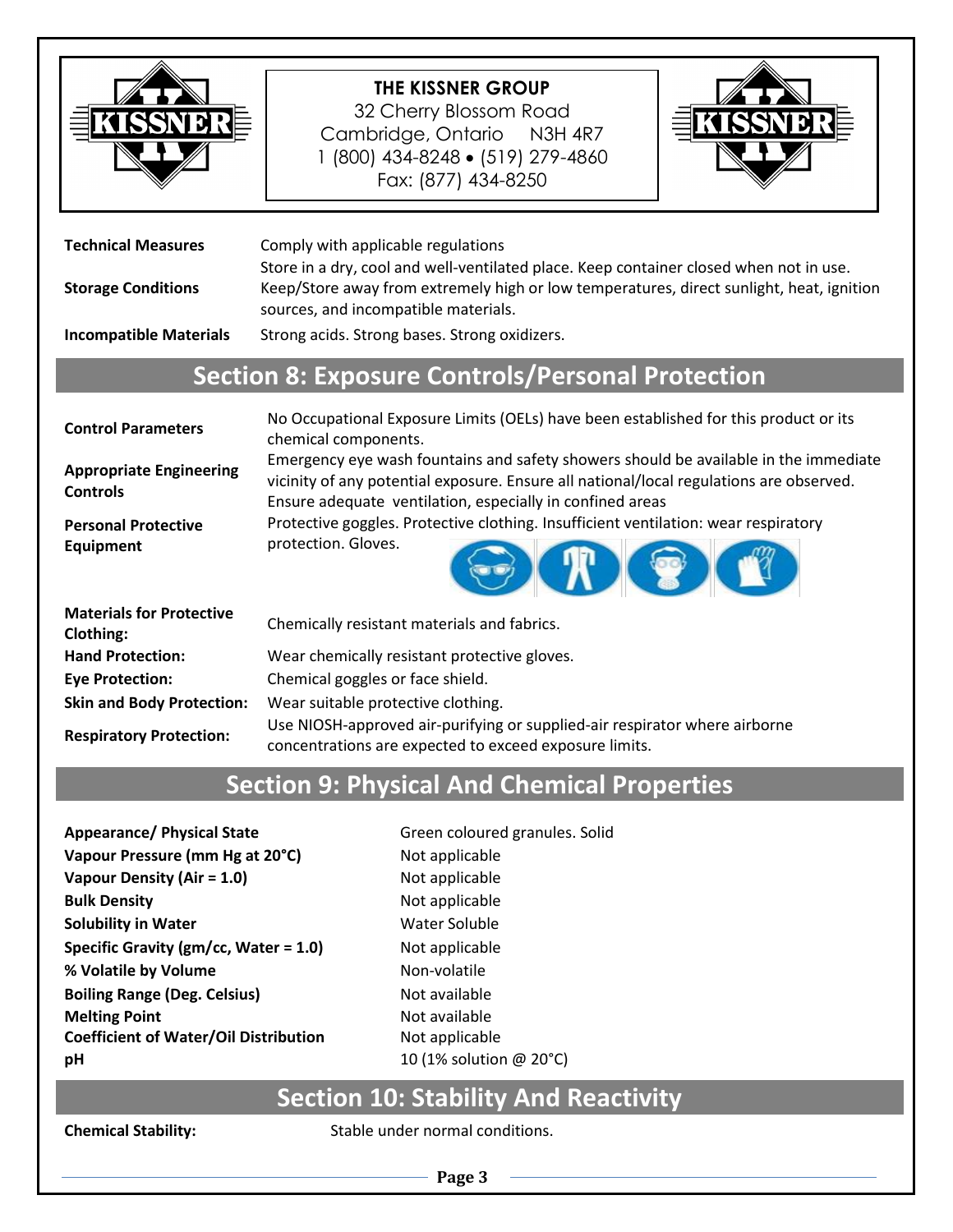

32 Cherry Blossom Road Cambridge, Ontario N3H 4R7 1 (800) 434-8248 (519) 279-4860 Fax: (877) 434-8250



**Hazardous Decomposition** 

**Reactivity:** When heated to decomposition, emits toxic fumes. Toxic Gas. **Possibility of Hazardous Reactions:** No dangerous reaction known under conditions of normal use. **Conditions to Avoid:** Direct sunlight. Extremely high or low temperatures. Incompatible materials. **Incompatible Materials:** Strong acids. Strong bases. Strong oxidizers. Reactive metals.

**Products:** Toxic gases. Hydrogen chloride. Chlorine. Sodium oxides. Oxides of magnesium.

### **Section 11: Toxicological Information**

| <b>Acute Toxicity:</b>                                     | Not classified |
|------------------------------------------------------------|----------------|
| LD50 and LC50 Data:                                        | Not available  |
| <b>Skin Corrosion/Irritation:</b>                          | Not classified |
| <b>Serious Eye Damage/Irritation:</b>                      | Not classified |
| <b>Respiratory or Skin Sensitization:</b>                  | Not classified |
| <b>Germ Cell Mutagenicity:</b>                             | Not classified |
| Teratogenicity:                                            | Not available  |
| Carcinogenicity:                                           | Not classified |
| <b>Specific Target Organ Toxicity (Repeated Exposure):</b> | Not classified |
| <b>Reproductive Toxicity:</b>                              | Not classified |
| <b>Specific Target Organ Toxicity (Single Exposure):</b>   | Not classified |
| <b>Aspiration Hazard:</b>                                  | Not classified |
| Information on Toxicological Effects - Ingredient(s)       |                |

| Sodium chloride (7647-14-5)            | LD50 Oral Rat              | 3 g/kg                                          |
|----------------------------------------|----------------------------|-------------------------------------------------|
|                                        | <b>LC50 Inhalation Rat</b> | $>$ 42 g/m <sup>3</sup> (Exposure time: 1 h)    |
| Calcium Magnesium Acetate (76123-46-1) | <b>LC50 Inhalation Rat</b> | $>$ 4600 mg/m <sup>3</sup> (Exposure time: 4 h) |
| Potassium Chloride (7447-40-7)         | LD50 Oral Rat              | $2600 \,\mathrm{mg/kg}$                         |

# **Section 12: Ecological Information**

| <b>Toxicity</b>                      | No additional information available                                                         |
|--------------------------------------|---------------------------------------------------------------------------------------------|
| Sodium chloride (7647-14-5)          |                                                                                             |
| LC50 Fish 1                          | 5560 (5560 - 6080) mg/l (Exposure time: 96 h - Species: Lepomis macrochirus [flow-through]) |
| EC50 Daphnia 1                       | 1000 mg/l (Exposure time: 48 h - Species: Daphnia magna)                                    |
| <b>LC 50 Fish 2</b>                  | 12946 mg/l (Exposure time: 96 h - Species: Lepomis macrochirus [static])                    |
| EC50 Daphnia 2                       | 340.7 (340.7 - 469.2) mg/l (Exposure time: 48 h - Species: Daphnia magna [Static])          |
| Potassium Chloride (7447-40-7)       |                                                                                             |
| LC50 Fish 1                          | 1060 mg/l (Exposure time: 96 h - Species: Lepomis macrochirus [stactic])                    |
| EC50 Daphnia 1                       | 825 mg/l (Exposure time: 48 h - Species: Daphnia magna)                                     |
| <b>LC 50 Fish 2</b>                  | 750-1020 mg/l (Exposure time: 96 h - Species: Pimephales Promelas [stactic])                |
| EC50 Daphnia 2                       | 83 mg/l (Exposure time: 48 h - Species: Daphnia magna [stactic])                            |
| <b>Persistence and degradability</b> | Not available                                                                               |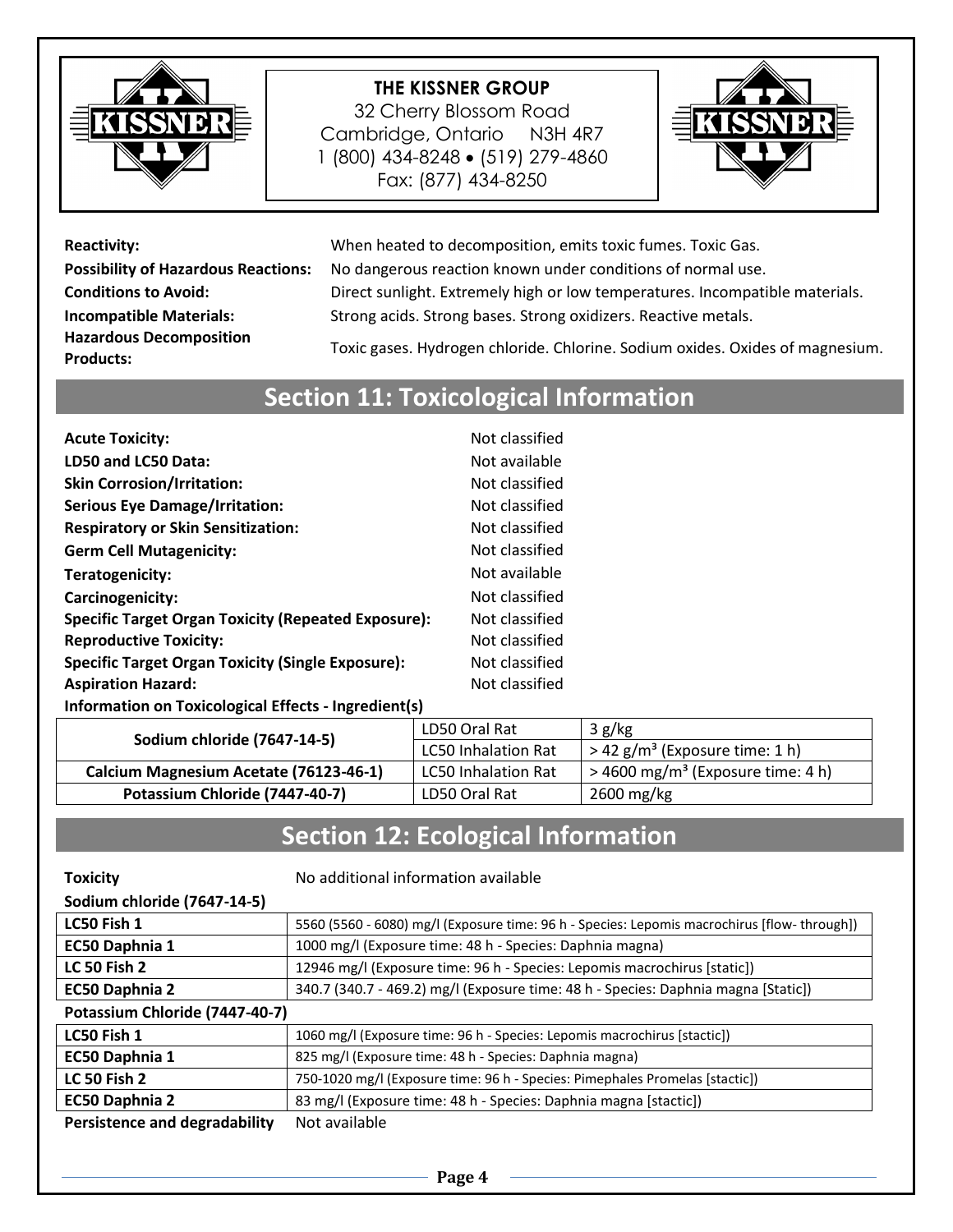

32 Cherry Blossom Road Cambridge, Ontario N3H 4R7 1 (800) 434-8248 (519) 279-4860 Fax: (877) 434-8250



| <b>Bio accumulative potential</b>                                                                                    |                                                                                                                                       |
|----------------------------------------------------------------------------------------------------------------------|---------------------------------------------------------------------------------------------------------------------------------------|
| Sodium chloride (7647-14-5)                                                                                          | <b>BCF Fish 1</b><br>(no bioaccumulation)                                                                                             |
| <b>Mobility in Soil</b>                                                                                              | Not available                                                                                                                         |
| <b>Other Information</b>                                                                                             | Avoid release to the environment                                                                                                      |
| <b>Section 13: Disposal Considerations</b>                                                                           |                                                                                                                                       |
| <b>Waste Disposal</b><br><b>Recommendations</b>                                                                      | Dispose of waste material in accordance with all local, regional, national, provincial,<br>territorial and international regulations. |
| <b>Section 14: Transport Information</b>                                                                             |                                                                                                                                       |
| In Accordance with DOT                                                                                               | Not regulated for transport                                                                                                           |
| In Accordance with IMDG                                                                                              | Not regulated for transport                                                                                                           |
| In Accordance with IATA                                                                                              | Not regulated for transport                                                                                                           |
| In Accordance with TDG                                                                                               | Not regulated for transport                                                                                                           |
| <b>Section 15: Regulatory Information</b>                                                                            |                                                                                                                                       |
| <b>US Federal Regulations</b>                                                                                        |                                                                                                                                       |
| Sodium chloride (7647-14-5)                                                                                          | Listed on the United States TSCA (Toxic Substances Control Act) inventory                                                             |
| Potassium Chloride (7447-40-7)                                                                                       | Listed on the United States TSCA (Toxic Substances Control Act) inventory                                                             |
| <b>Canadian Regulations</b>                                                                                          |                                                                                                                                       |
| Landscaper's Choice® Ice Melter                                                                                      |                                                                                                                                       |
| <b>WHMIS Classification</b>                                                                                          | Uncontrolled product according to WHMIS classification criteria                                                                       |
|                                                                                                                      |                                                                                                                                       |
| Sodium chloride (7647-14-5)                                                                                          | Listed on the Canadian DSL (Domestic Substances List)                                                                                 |
| <b>WHMIS Classification</b>                                                                                          | Uncontrolled product according to WHMIS classification criteria                                                                       |
| <b>Calcium Magnesium Acetate</b><br>$(76123 - 46 - 1)$                                                               | Listed on the Canadian DSL (Domestic Substances List)                                                                                 |
| <b>WHMIS Classification</b>                                                                                          | Class D Division 2 Subdivision B - Toxic material causing other toxic effects                                                         |
| Magnesium Chloride (7786-30-3)                                                                                       |                                                                                                                                       |
| <b>WHMIS Classification</b>                                                                                          | Uncontrolled product according to WHMIS classification criteria                                                                       |
|                                                                                                                      |                                                                                                                                       |
| Potassium Chloride (7447-40-7)                                                                                       | Listed on the Canadian DSL (Domestic Substances List)                                                                                 |
| <b>WHMIS Classification</b>                                                                                          | Class D Division 2 Subdivision B - Toxic material causing other toxic effects                                                         |
| This product has been classified in accordance with the hazard criteria of the Controlled Products Regulations (CPR) |                                                                                                                                       |

**This product has been classified in accordance with the hazard criteria of the Controlled Products Regulations (CPR) and the SDS contains all of the information required by CPR.**